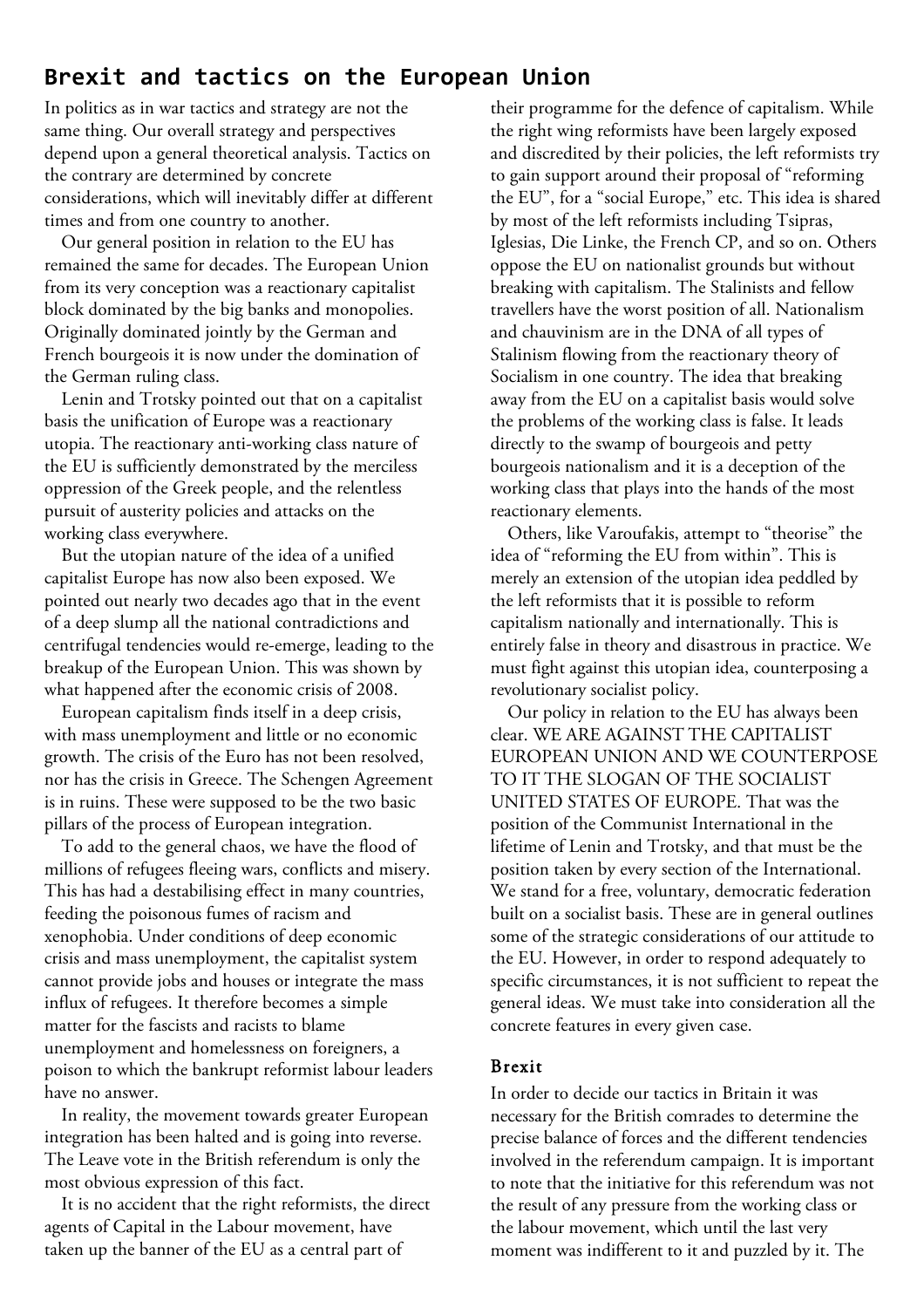initiative came from David Cameron who wished to solve the split in the Conservative Party between the pro-European wing and the chauvinist "Little Englanders". In the end, Cameron achieved the opposite of what he intended. The referendum campaign opened deep wounds in the Conservative Party that will be difficult, if not impossible, to heal.

The mood of the masses in the referendum campaign was one of extreme confusion from start to finish. The division was not on class lines, nor on leftright lines. Many poor unemployed workers in the north of England and Wales voted to leave, largely as a protest against austerity, poverty and a desire to kick the Establishment. But most of those in work voted to remain, including London and the other big cities (Birmingham, Manchester and Liverpool).

Scotland voted overwhelmingly to remain as did the majority in Northern Ireland. The Black and Asian population voted massively to remain, as did 74 percent of the youth and 80 percent of the students.

In the previous referendum of 1975 the entire left (the Labour left, the Communist Party and the Trade Unions) were opposed to what was then called the European Economic Community. That determined the tactics of our tendency, which gave critical support to the No vote, which Ted Grant clearly characterised as a tactical vote. This time the circumstances where entirely different. Both the Labour Party and the Trade Unions supported the remain campaign (only a handful of Labour MPs supported Leave). Jeremy Corbyn, who was always against the EU in the past, was pushed by the Labour right wing into supporting the Remain campaign on the basis that it was Party policy. Our support for Corbyn against the right wing and the ruling class is not conditioned by the position he took on the EU referendum. But we must educate our cadres and contacts in the nature and limitations of left reformism, of which this is a clear example. Corbyn attempted to compromise with the right wing on the EU issue in order to avoid a split. In reality, this achieved the precise opposite. The right wing viciously attacked Corbyn precisely for his failure to advocate support for the EU, leading to an open conflict that has split the Labour Party from top to bottom.

This kind of "mistake" is characteristic of left reformism which constantly attempts to compromise with the right wing that shows no desire to compromise but aggressively pursuits an openly probourgeois policy on the EU and all other questions. Corbyn's mistake on the EU issue contains the seeds of other and more dangerous mistakes in the future. In reality, it is not a mistake at all, but an inherent

tendency of left reformism to capitulate to the pressures of the right wing and the bourgeoisie that ultimately ends in betrayal. The case of Greece is a very clear example of this.

On the one side was the Remain camp led by Cameron, representing the decisive majority of British Big Business and the City of London. On the other side, the Leave camp represented the most reactionary Thatcherite wing of the Tory Party in alliance with the racist Ukip of Nigel Farage.

The campaign of the Leave camp was 100 percent reactionary, appealing to the basest prejudices of the most backward layers of society and manipulating proletarian feeling against the establishment and austerity. Initially, the "respectable" wing (Johnson and Gove) kept a distance from Farage's racist outfit, but in the end they all sang from the same xenophobic song-sheet. The main plank of the Brexit campaign was anti-immigration.

In the given circumstances the British comrades, having carefully weighed up all these factors, decided that it was not possible to support either side in the referendum. They consistently put forward the slogan: no to the bosses EU, for the Socialist United States of Europe, while maintaining an implacable criticism of both the Remain and Leave campaigns, exposing the lies and demagogy of both.

In working out our tactics, it is important to decide what audience we are aiming for. In Britain, our main audience was not the unemployed workers of the north east but the youth, the overwhelming majority of whom supported Remain for all kinds of confused reasons.

It is perfectly true that there were progressive and reactionary elements present on both sides. But for that very reason, it was necessary to leave a door open that would permit us to enter into a dialogue with both sides. The tactics adopted by the British comrades succeeded in this.

We have had no negative response to our message, either during or after the referendum campaign. People were prepared to listen to us from both sides. By contrast, the Taaffite sect has entered into crisis and may split, mainly because of its sectarian attitude to Corbyn and the Labour Party, but also because of widespread malaise over their support for Brexit.

## International implications

The result of the British referendum has caused shock waves in Europe and beyond. It has given a powerful impetus to the centrifugal tendencies precisely at a time when anti-EU sentiment is building up in many countries as a result of years of austerity, particularly in the south European countries.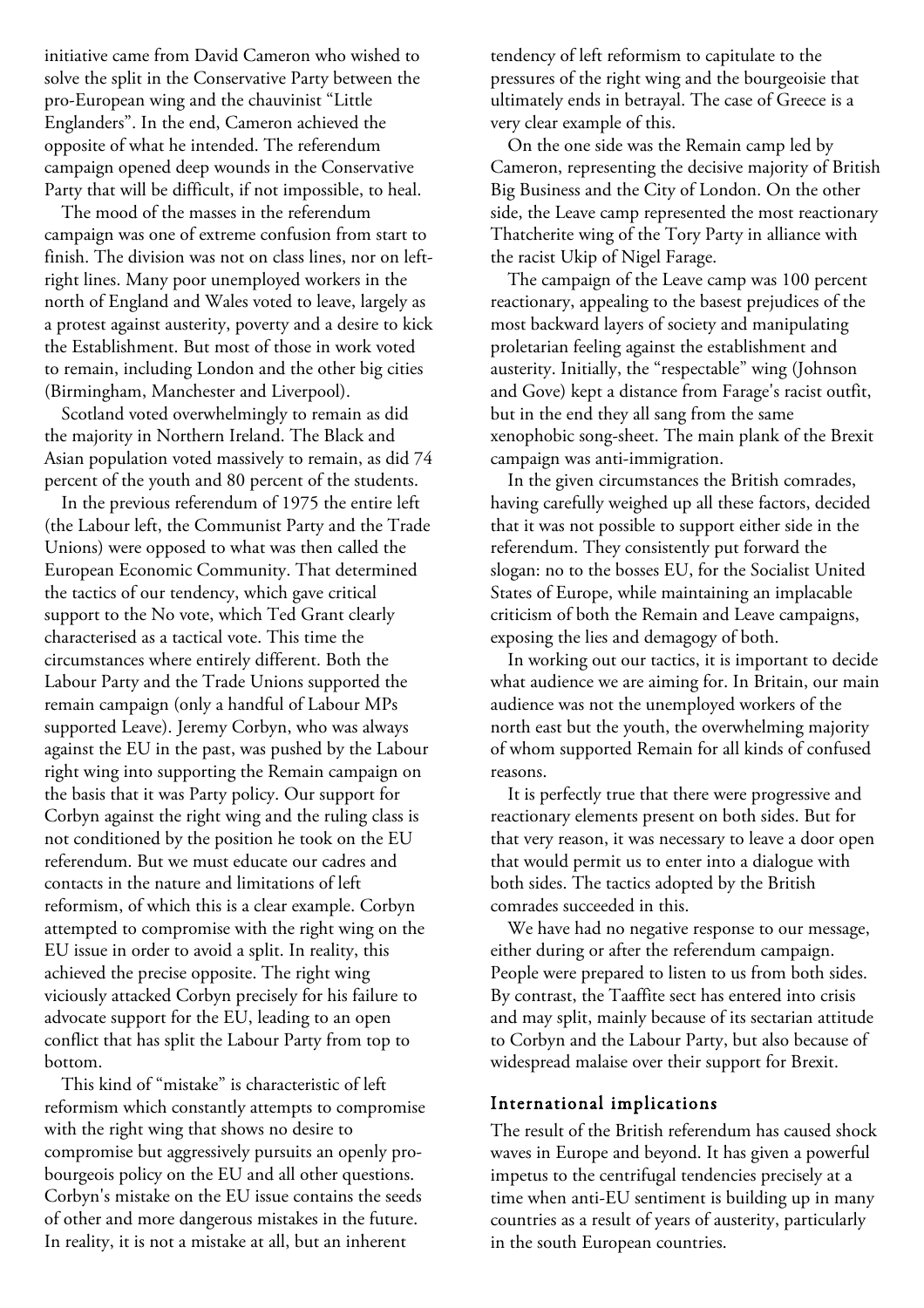The danger is (as we saw in Britain) that this feeling can be taken advantage of by right-wing, racist and even fascist parties and organizations. Marine Le Pen in France has greeted Brexit with enthusiasm, and is demanding a referendum on the EU in France. The same is true of Geert Wilders in the Netherlands. Only a firm class lead by the mass workers' organisations can cut across this poisonous trend. But the reformist leaders drag their feet, acting as an obstacle for the development of a mass movement against the EU on left lines.

Here the role of leadership is fundamental. If Tsipras had based himself on the massive support he got in the Oxi referendum to challenge Merkel and the Troika, he could have carried through the expropriation of the banks and monopolies with the enthusiastic support of the masses, not just the working class but the peasants, petty bourgeois and other exploited layers. This could have enabled him to make an appeal to the workers of Europe to come to the aid of the Greek people. It could have been the beginning of an all-European mass revolutionary movement. Instead, he betrayed the movement and capitulated to the EU. This had a depressing effect, at least for a temporary period, on the left in Greece and other countries.

Britain is not in the eurozone, and therefore the British workers do not necessarily blame the EU for their economic difficulties. But things are very different for the workers in Italy, Greece, Spain and Portugal. They see a direct relationship between the austerity policies and the EU in general and the Euro in particular. Many workers in these countries welcomed the Brexit vote as a slap in the face for the bosses in Brussels.

This feeling of hatred towards the EU by the workers has a progressive and potentially revolutionary character. If it is given a correct leadership, it would pose a serious threat not only to the EU but to capitalism itself. In the event of a referendum in Italy, there is little doubt that the Italian people would vote to leave the EU. This would have the overwhelming support of the workers and youth who we are trying to win.

Under these concrete conditions, the Italian Marxists would be obliged to give critical support to the vote to leave the EU, while at the same time campaigning under the banner of the Socialist United States of Europe. This slogan would undoubtedly get an enthusiastic echo among the advanced workers and youth.

While we should study carefully the objective conditions in each separate case, it is most likely that our position in future referendums in Europe

(particularly, but not solely, in southern Europe) would be on these lines. It is necessary to campaign actively in the labour movement to advance this policy, putting demands on the labour leaders, demanding that they break with the capitalist EU and advancing a clear socialist alternative.

Our main fire must be directed against the right reformists who defend the capitalist EU, just as they defend the capitalist system in general. But we must also criticise the left reformists, like Corbyn, for their inconsistencies, weakness and vacillations. In criticising the left, however, we must not fall into the trap of ultra-leftism, like the sects who constantly shout about betrayal. The way to expose the left reformists is to explain positively what they should do. The workers then will draw their own conclusions.

It goes without saying that at this stage most of our propaganda is directed not towards the masses (who we cannot reach) but to the most advanced layers of workers and youth. While many would accept the idea of leaving the EU, they will have illusions that by doing so they will solve their problems. These illusions are being fed by left reformists such as Lafazanis in Greece and by the Stalinists everywhere.

The idea that the workers of Greece, Italy, Britain or any other country can solve their problems simply by leaving the EU (or the Euro) on a capitalist basis is false from start to finish. We must explain patiently that on a capitalist basis there is no future for the working class, inside or outside the EU. We must stand clearly for socialist internationalism and combat the nationalist and patriotic prejudices encouraged by the Stalinists and left reformists.

## After Brexit

Despite the clearly reactionary character of the Brexit campaign, the result was a shock for the ruling class both in Britain and on a world scale. It has destabilised the existing order, deepened the economic crisis and exacerbated all the existing contradictions.

Like the referendum campaign itself, the immediate effect in Britain was contradictory, with elements of reaction mixed up with potentially revolutionary elements. There was a sharp increase of antiimmigrant attacks and hostility towards foreigners among backward layers of the population. But it also had effects which were positive from the revolutionary standpoint. It deepened the crisis of both the Conservative and the Labour Parties. The Blairite right wing that dominates the Parliamentary Labour Party attempted a coup against Corbyn, alleging that he was insufficiently enthusiastic for the remain